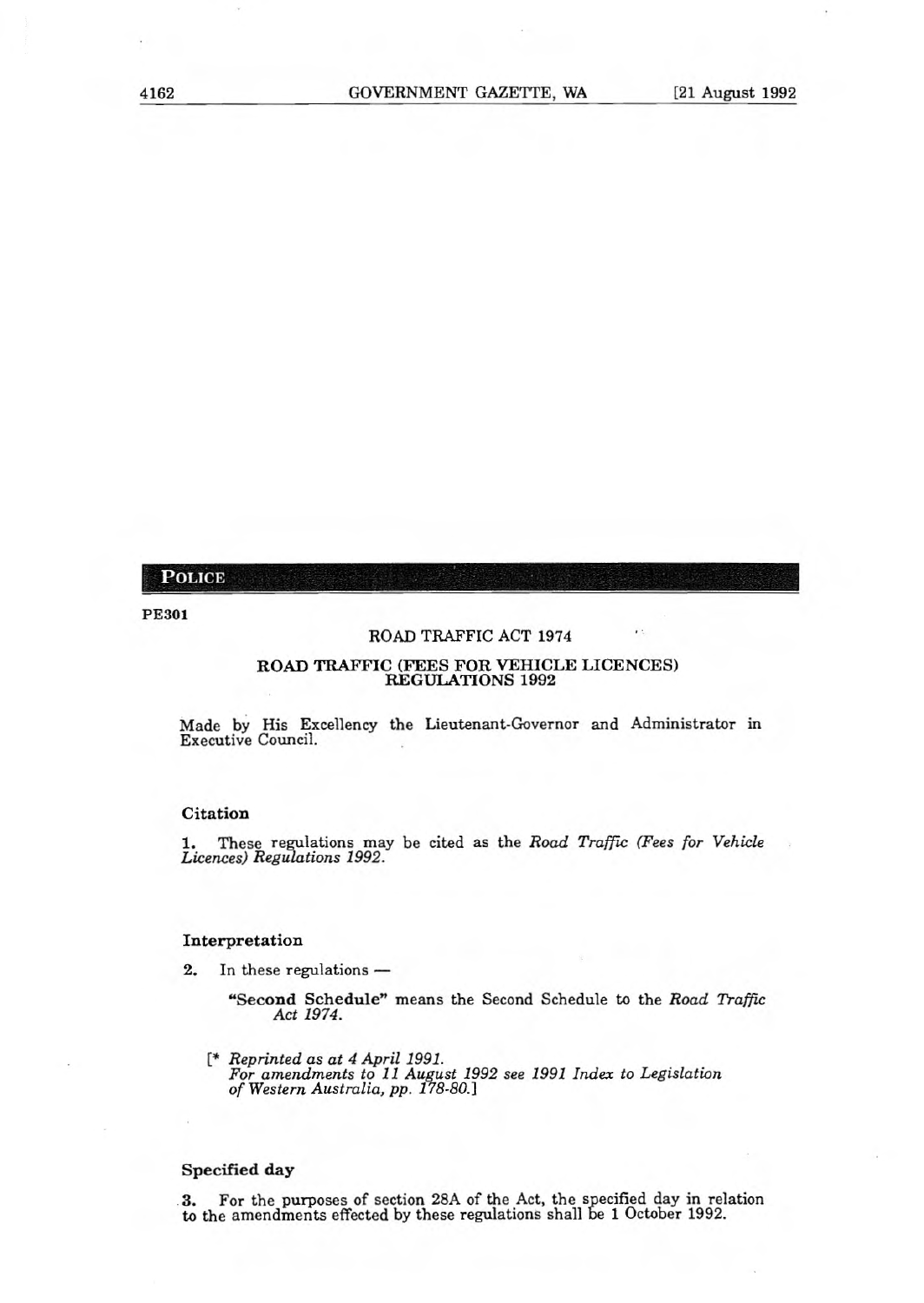# Second Schedule amended

Part III of the Second Schedule is amended by deleting Section A and substituting the following Section —

## PART III - SECTION A

# LICENCE FEES FOR VEHICLES OTHER THAN FAMILY VEHICLES

(Section 28A)

The licence fee payable for a vehicle other than a family vehicle for a period of 12 months shall be calculated as follows -

1. (1) For a motor car with an engine other than a rotary type — \$1.61 per power unit plus \$3.08 per 100 kg unit or part thereof of tare weight.

(2) For a motor car with a rotary type engine — \$5.83 per 100 kg unit or part thereof of tare weight.

- 2. (1) For a motor wagon or tow truck
	- (a) with tare weight not exceeding 1 600 kg \$1.93 per power unit plus \$3.72 per 100 kg unit or part thereof of tare weight;
	- (b) with tare weight exceeding 1 600 kg but not exceeding 2 600 kg — \$2.51 per power unit plus —
		- (i) \$83.11 for the first 1 700 kg or part thereof of tare weight; and
		- (ii) \$4.90 for each additional 100 kg unit or part thereof of tare weight;
	- (c) with tare weight exceeding 2 600 kg but not exceeding 3 100 kg — \$3.08 per power unit plus —
		- (i) \$162.15 for the first 2 700 kg or part thereof of tare weight; and
		- (ii) \$6.01 for each additional 100 kg unit or part thereof of tare weight;
	- (d) with tare weight exceeding 3 100 kg but not exceeding 5  $100 \text{ kg} - 33.68 \text{ per power unit plus} -$ 
		- (i) \$242.59 for the first 3 350 kg or part thereof of tare weight; and
		- (ii) \$18.10 for each additional 250 kg unit or part thereof of tare weight;
	- (e) with tare weight exceeding 5 100 kg but not exceeding 5 865 kg — \$4.07 per power unit added to the tare weight amount indicated below —

| Tare Weight                    |             |             |
|--------------------------------|-------------|-------------|
| Not Exceeding<br>$\mathbf{kg}$ | Amount<br>S |             |
| 5 3 5 0                        | 426.55      |             |
| 5 600                          | 446.48      |             |
| 5865                           | 466.41      |             |
|                                |             | Tare Weight |

- (f) with tare weight exceeding 5 865 kg \$7.18 per power unit plus —
	- (i) \$859.08 for the first 6 100 kg or part thereof of tare weight; and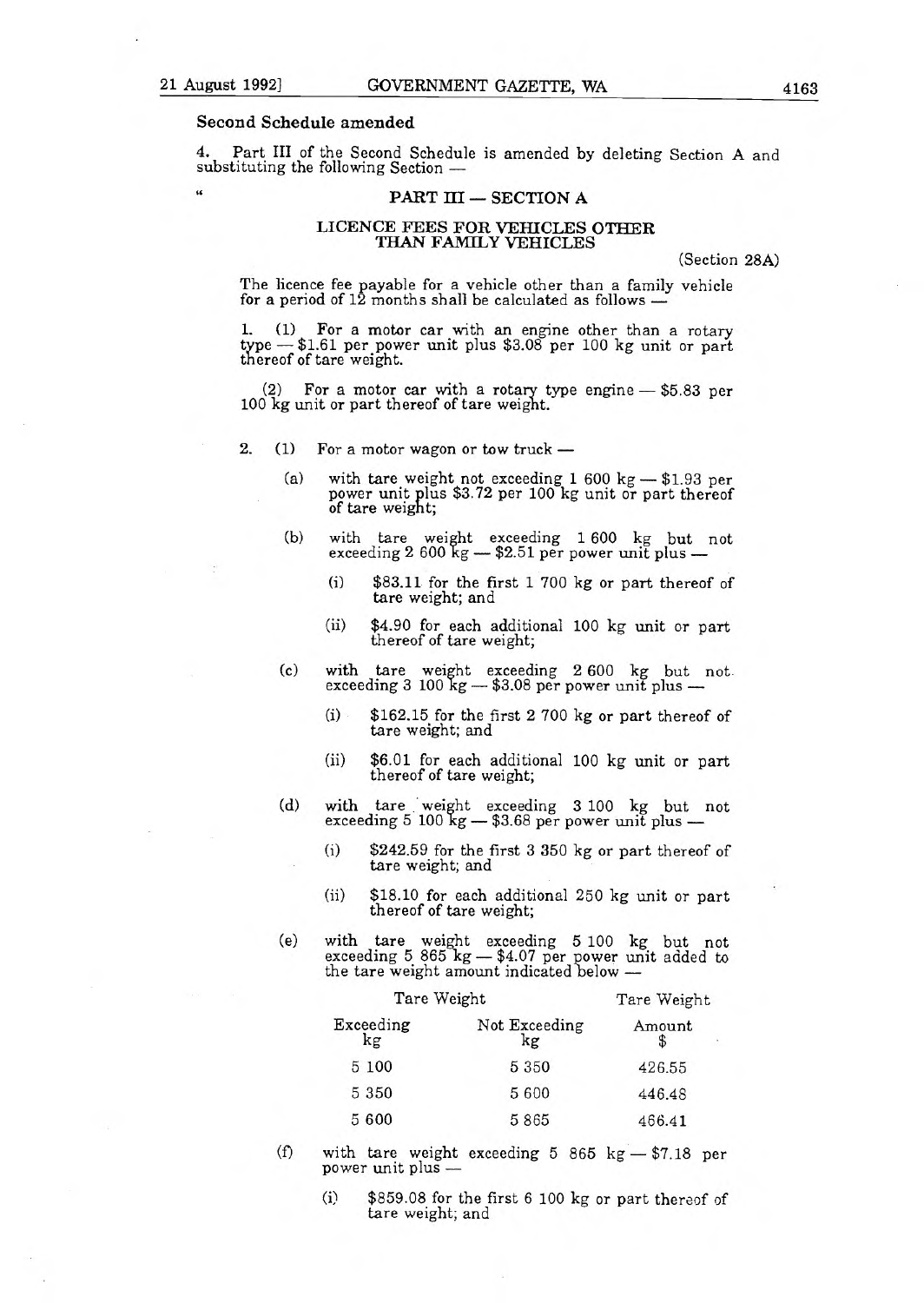(ii) \$35.22 for each additional 250 kg unit or part thereof of tare weight.

(2) For a caravan (motor propelled) — one half of the licence fee payable for a motor wagon of the same tare weight.

- (3) For a tractor (prime mover type)
	- (a) with tare weight not exceeding 1 600 kg \$1.93 per power unit plus \$3.72 per 100 kg unit or part thereof of tare weight;
	- (b) with tare weight exceeding 1 600 kg but not exceeding 2 600 kg — \$2.51 per power unit plus —
		- (i) \$83.11 for the first 1 700 kg or part thereof of tare weight; and
		- (ii) \$4.90 for each additional 100 kg unit or part thereof of tare weight;
	- (c) with tare weight exceeding 2 600 kg but not exceeding 3 060 kg — \$3.08 per power unit plus —
		- (i) \$162.15 for the first 2 700 kg or part thereof of tare weight; and
		- (ii) \$6.01 for each additional 100 kg unit **or** part thereof of tare weight;
	- (d) with tare weight exceeding 3 060 kg but not exceeding 5 100 kg — \$6.48 per power unit plus —
		- (i) \$426.10 for the first 3 350 kg or part thereof of tare weight; and
		- (ii) \$31.80 for each additional 250 kg unit or part thereof of tare weight;
	- (e) with tare weight exceeding 5 100 kg \$7.18 per power unit plus —
		- (i) \$753.42 for the first 5 350 kg or part thereof of tare weight; and
		- (ii) \$35.22 for each additional 250 kg unit or part thereof of tare weight.
- 3. For an omnibus \$2.21 per power unit plus
	- (a) if the tare weight does not exceed  $762 \text{ kg} $17.92$ ; or
	- (b) if the tare weight exceeds 762 kg
		- (i) \$40.28 for the first 1 016 kg or part thereof of tare weight; and
		- (ii) \$11.21 for each additional 254 kg unit or part thereof of tare weight.

4 (1) For a motor cycle with engine capacity not exceeding 250 cubic centimetres — \$13.44.

(2) For a motor cycle with engine capacity exceeding 250 cubic centimetres — \$17.51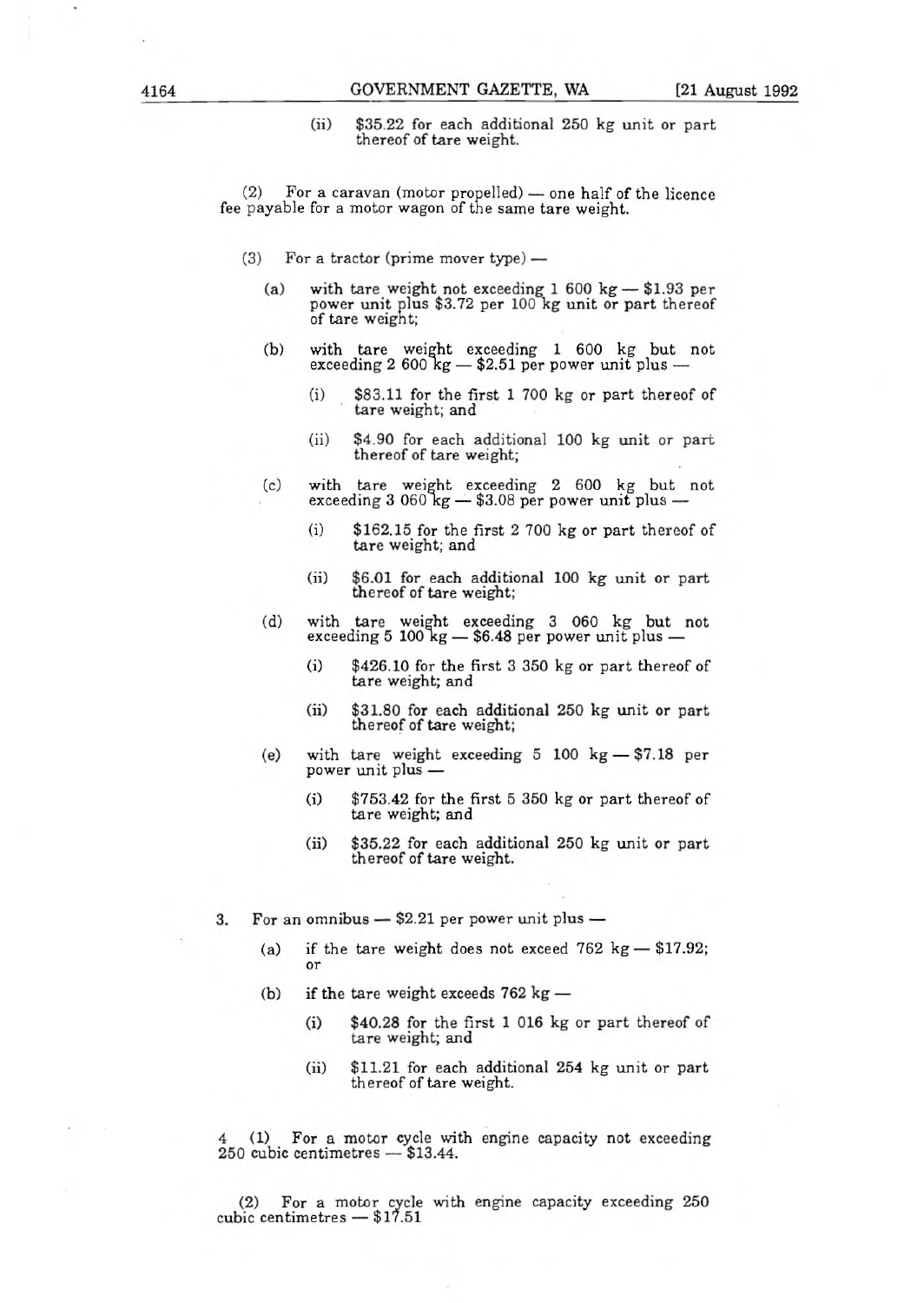5. For a motor carrier the tare weight amount indicated

| below - |                 |                     | The motor carrier and and weight amount man |
|---------|-----------------|---------------------|---------------------------------------------|
|         |                 | Tare Weight         | Tare Weight                                 |
|         | Exceeding<br>kg | Not exceeding<br>kg | Amount                                      |
|         | ٠               | 508                 | 23.31                                       |
|         | 508             | 762                 | 34.97                                       |
|         | 762             |                     | 46.64                                       |

- 6. For a caravan (trailer type)
	- (a) with tare weight not exceeding 2 540 kg
		- (i) \$9.69 for the first 508 kg or part thereof of tare weight; and
		- (ii) \$3.91 for each additional 254 kg unit or part thereof of tare weight;
	- (b) with tare weight exceeding 2 540 kg
		- (i) \$45.78 for the first 2 794 kg or part thereof of tare weight; and
		- (ii) \$4.86 for each additional 254 kg unit or part thereof of tare weight.
- 7. (1) For a plant trailer the amount indicated below —

| Tare Weight                |                     | Tare Weight |  |
|----------------------------|---------------------|-------------|--|
| Exceeding<br>$\mathbf{kg}$ | Not exceeding<br>kg | Amount      |  |
|                            | 1016                | 9.69        |  |
| 1016                       | 3 0 4 8             | 29.10       |  |
| 3 0 4 8                    | 5 0 8 0             | 58.20       |  |

| Exceeding 5 080 $kg -$<br>for the first 6 486 kg or  |         |
|------------------------------------------------------|---------|
| part thereof                                         | \$69.77 |
| and for each additional<br>$1016$ kg or part thereof | \$11.57 |

(2) For a semi-trailer, converter dolly trailer or trailer, other than a plant trailer, the amount indicated below —

| Tare Weight     |                     | Tare Weight |  |
|-----------------|---------------------|-------------|--|
| Exceeding<br>kg | Not exceeding<br>kg | Amount<br>S |  |
|                 | 508                 | 9.69        |  |
| 508             | 762                 | 17.51       |  |
| 762             | 1 0 1 6             | 27.23       |  |
| 1016            | 1 270               | 52 41       |  |
| 1 270           | 1524                | 106.68      |  |
| 1524            | 1778                | 120.28      |  |
| 1778            | 2 0 4 0             | 141.54      |  |
| 2 0 4 0         | 2 2 8 6             | 287.55      |  |
|                 |                     |             |  |